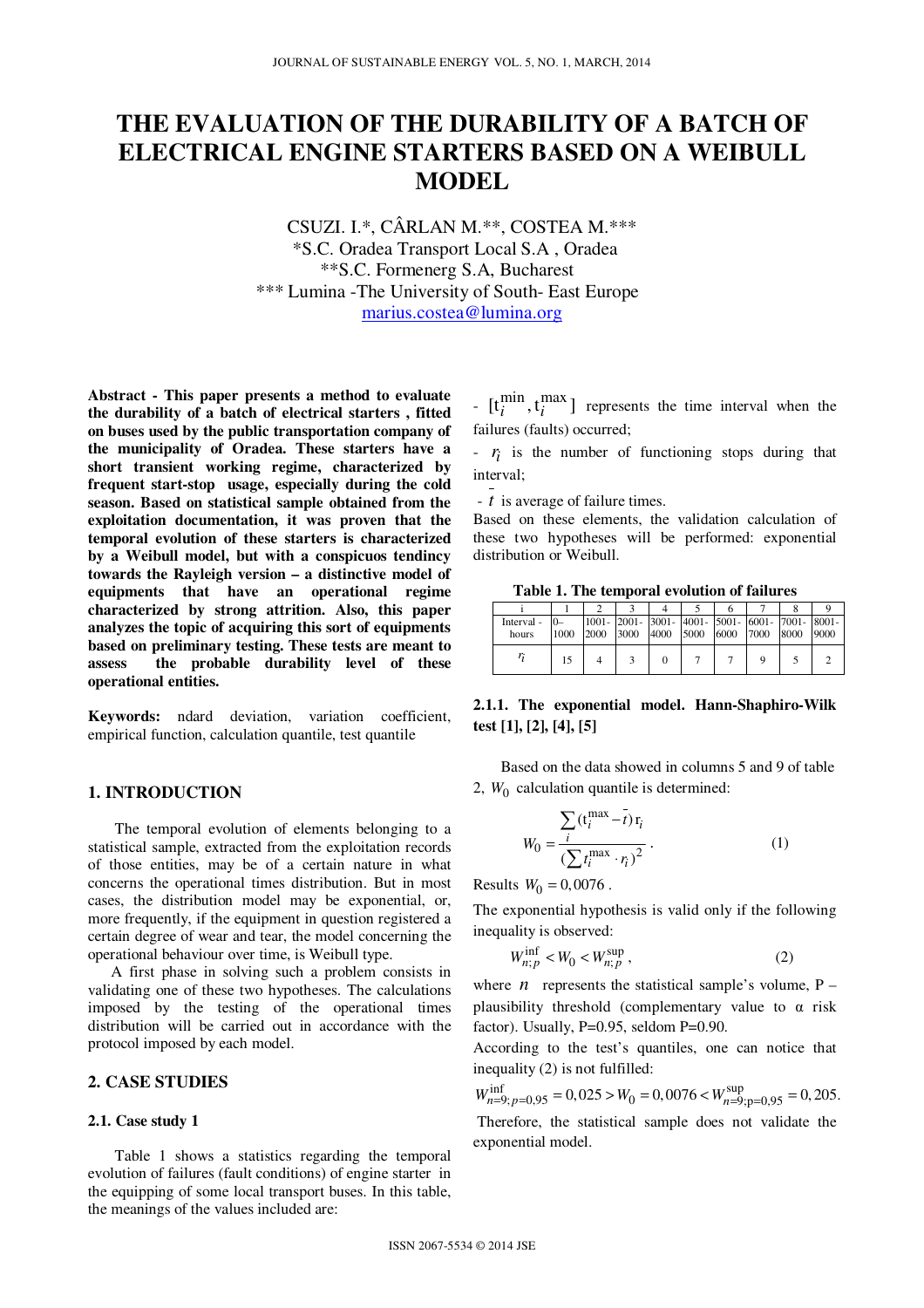| i              | $t_i^{\min}$ ; $t_i^{\max}$ | $t_i^{\max}$ | $r_i$          | $r_i \cdot t_i^{\max}$ | $\boldsymbol{t}$ | $t_i^{\mathrm{max}}$ | $(t_i^{\max})$<br>$-\overline{t}$ <sup>2</sup> | $(t_i^{\max} - t)^2 r_i$ |
|----------------|-----------------------------|--------------|----------------|------------------------|------------------|----------------------|------------------------------------------------|--------------------------|
| 1              | 0000-1000                   | 1000         | 15             | 15000                  | 4423             | $-3423$              | 117716929                                      | 175753935                |
| 2              | 1001-2000                   | 2000         | $\overline{4}$ | 8000                   | 4423             | $-2423$              | 5870929                                        | 23483716                 |
| 3              | 2001-3000                   | 3000         | 3              | 9000                   | 4423             | $-1423$              | 202492                                         | 6074787                  |
| $\overline{4}$ | 3001-4000                   | 4000         | $\theta$       | $\Omega$               | 4423             | $-423$               | 178929                                         | $\theta$                 |
| 5              | 4001-5000                   | 5000         | 7              | 35000                  | 4423             | 577                  | 332929                                         | 2330503                  |
| 6              | 5001-6000                   | 6000         | 7              | 42000                  | 4423             | 1577                 | 2486929                                        | 17408503                 |
| 7              | 6001-7000                   | 7000         | 9              | 63000                  | 4423             | 2577                 | 6640929                                        | 59768361                 |
| 8              | 7001-8000                   | 8000         | 5              | 40000                  | 4423             | 3577                 | 12794929                                       | 63974645                 |
| 9              | 8001-9000                   | 9000         | 2              | 18000                  | 4423             | 4577                 | 20948929                                       | 41897858                 |
| $\sum$<br>i    | $\ast$                      | ∗            | 52             | 230000                 | ∗                | $\ast$               | 62996361                                       | 390692308                |

**Table 2. Necessary calculation data for ascertainment of exponential nature of fault conditions distribution**

#### **2.1.2. Weibull biparametric model. Mann-Singpurwalla-Gupta test [3], [4], [7], [8]**

 According to this test, the distribution of failures (faults) is Weibull validated, if the inequality below is checked:

$$
S_c < S_{n;p} \,,\tag{3}
$$

where  $S_c$  represents the calculation quantile and  $S_{n,p}$ is the test's quantile. Table 3 shows the necessary values to determine  $S_c$  calculation quantile;  $t_i, r_i$  have the meaning previously shown;  $\Delta E(z_i)$  expresses Mann statistics,

 $l_i$  and  $l_j$  sizes are calculated as follows:

$$
l_i = \frac{r_{i+1} \cdot \ln t_{i+1} - r_i \cdot \ln t_i}{\Delta E(z_i)}.
$$
 (4)

Size  $l_j$  is obtained as follows: j is determined,

$$
j \ge \left[\frac{n}{2}\right] + 1\tag{5}
$$

where  $\left[\frac{n}{2}\right]$  $\frac{n}{r}$  expresses the integer part of the fraction:

$$
j \ge \left[\frac{9}{2}\right]+1 = [4,5]+1 = 4+1 = 5.
$$

Therefore j belongs to lines:  $j \in \{5,6,7,8\}$ . The following calculation quantile results:

$$
S_c = \frac{\sum_{j} l_j}{\sum_{i} l_i}
$$
 (6)

The calculation data sample is Weibull validated if the following inequality is valid:

$$
S_c < S_{n;p} \tag{7}
$$

Indeed, Weibull validation condition is fulfilled:  $S_c = 0,6898 < S_{n=9; p=0,95} \in [0,72;0;95]$ .

## **Calculation of Weibull distribution parameters**

In the case of Weibull type of distribution, the method of moments proposed by Pearson [5] will be used to determine this distribution's parameters.

Based on the data in table 2, the following values result:

$$
\bar{t} = \frac{\sum t_i \cdot r_i}{\sum_i r_i},\tag{8}
$$

$$
\sigma = \sqrt{\frac{\sum_{i} (t_i - \overline{t})^2 \cdot r_i}{n}}
$$
(9)

The following are obtained:

- average time (average time interval between two consecutive failures) :

 $t = 4423$  hours;

- squared average deviation (standard deviation):

 $\sigma$  = 2741 hours;

- variation coefficient,

$$
CV = \frac{\sigma}{t} = 0,62.
$$
 (10)

Depending on the variation coefficient, the following values are obtaining:  $k = 1,65$ ,  $g_k = 0,557$  and  $V_k = 0,8944$ , where:

$$
V_k = \Gamma(\frac{1}{k} + 1). \tag{11}
$$

Weibull distribution parameter is deducted:

$$
\theta = \frac{\sigma}{g_k} \,. \tag{12}
$$

After substitution we obtain  $\theta = 4921$  hours. In the end, the durability of the engine starters is obtained:

$$
D(t) = \theta \cdot \Gamma(\frac{1}{k} + 1)
$$
 (13)

After substitution we obtain  $D(t) = 4401$  hours.